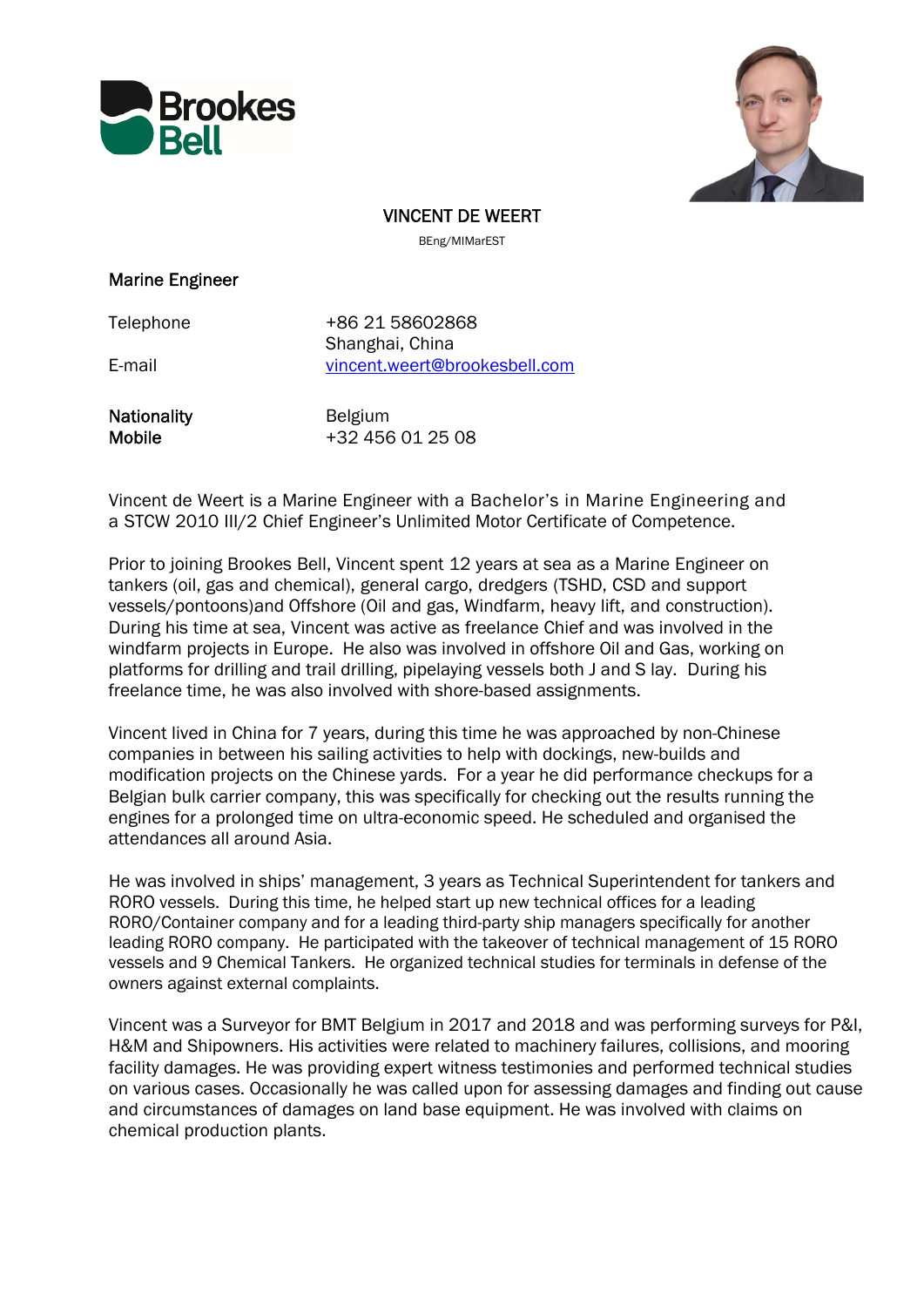# Professional Qualifications

Class 1 Chief Engineer's License (unlimited). High Voltage ISM Code and its implications on role of Superintendent ILO MLC 2006 and introduction to ship inspection regimes Crisis Management MARPOL and Environmental Management system Advanced Fire Fighting Ship Security Officer Medical Care Medical First Aid Survey and hull repairs Ballast water Treatment systems RT-Flex Engine operation and control system 'STOP' for Supervision Risk Assessment Incident investigation & Root cause analysis Next-generation Leader Academic Qualifications Bachelor's in Marine Engineering

Bachelor Graduation prize for Thesis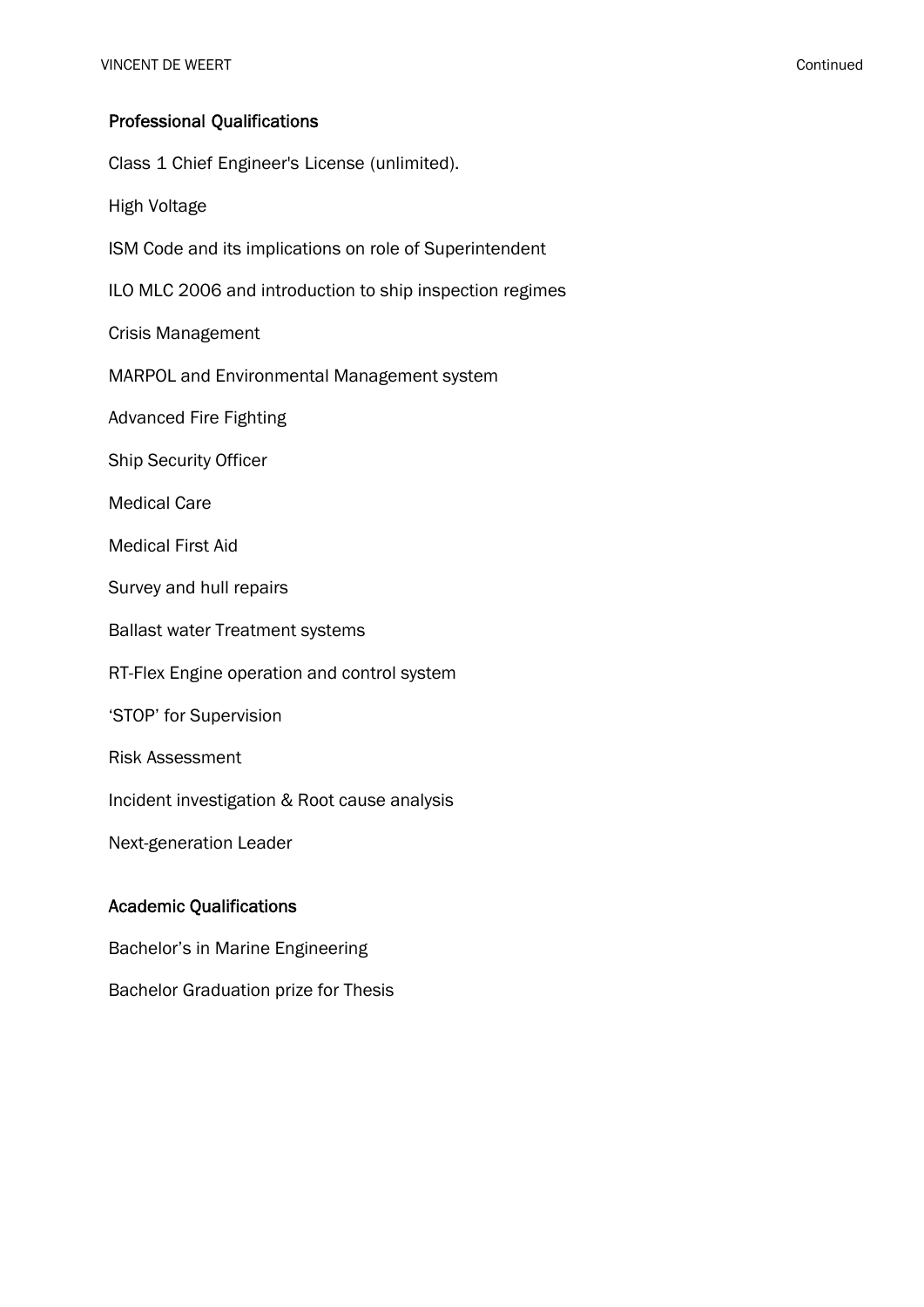### Surveying and Consultancy Experience

- Hull and machinery repairs, inspections, assessment of costs
- Main and auxiliary engine failure investigations
- Intermediate shaft bearing failure investigations
- Main shafting systems alignment, failure analysis and repair
- Bow door and hydraulic systems
- Gearboxes and clutches
- Turbocharger failure
- Hull contact damages
- Steering gears
- Auxiliary boilers & exhaust gas economisers
- Rudders
- Repairers' liability disputes and claims
- Engine/vessel performance assessment
- Bunker quality disputes
- Opinion work on machinery failures
- Hull corrosion
- On-board management/risk assessment
- Crane damage surveys (offshore and land based)
- Pre-purchase surveys
- Taxation
- Calculation remaining value engines
- Expert witness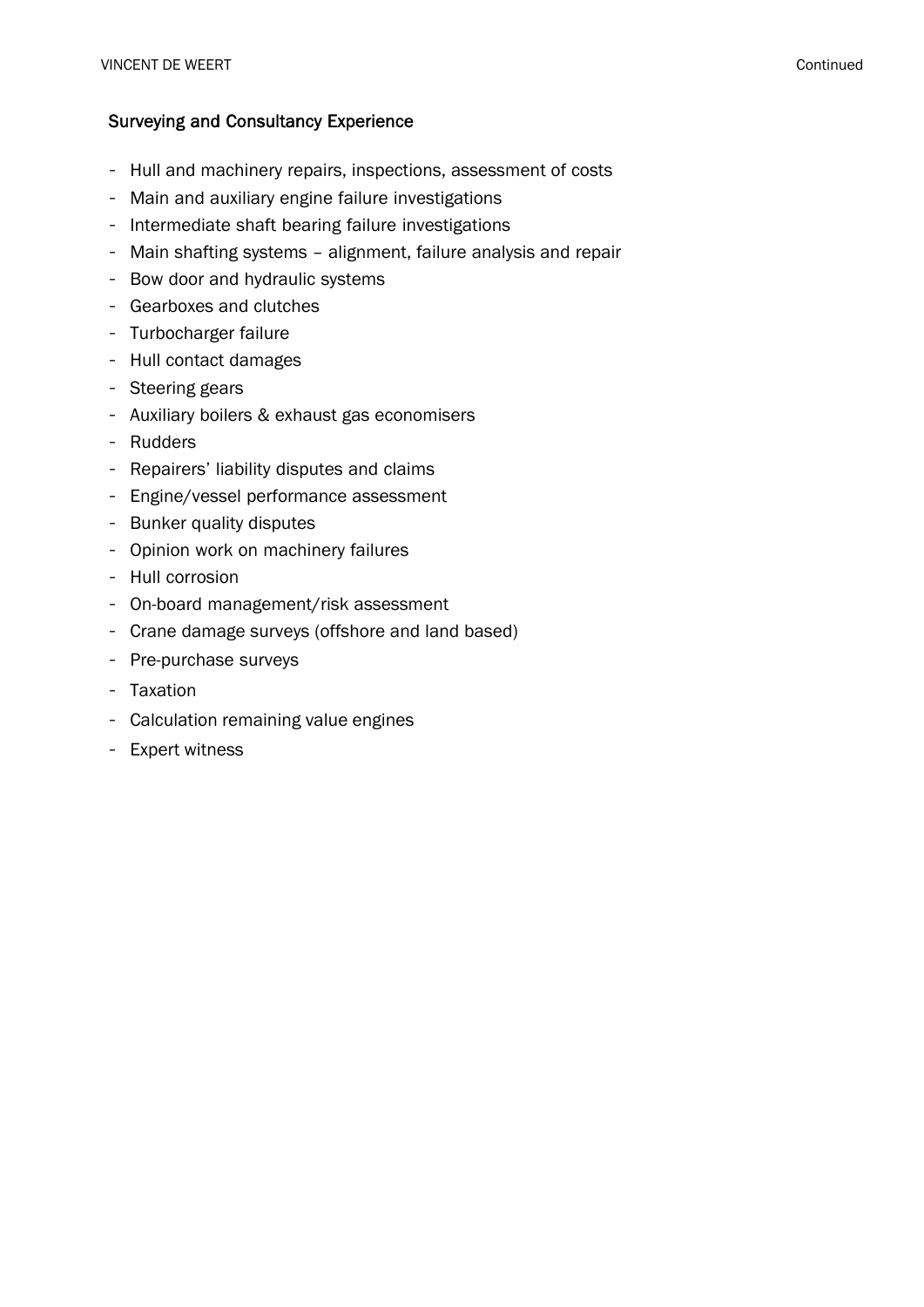## Types of Vessels

- Crude tankers
- LNG tankers
- Chemical tankers
- Cutter suction dredgers
- Trailing suction hopper dredgers
- Auxiliary dredging equipment
- Dp2 jack-up vessels
- Crane vessels
- Semi sub installation equipment
- Heavy lift vessels
- J- Lay Pipelaying vessels
- S-Lay Pipelaying vessels
- Multipurpose vessels
- Multi cats
- General cargo vessels
- Sand dredgers
- Backhoe dredgers
- Drill platforms
- Drill vessels
- Fall pipe stone dumpers
- Side Stone dumpers
- Rainbowing Platforms
- Booster stations
- Crew exchange vessels
- Platform supply vessels
- Piling vessels
- Survey vessels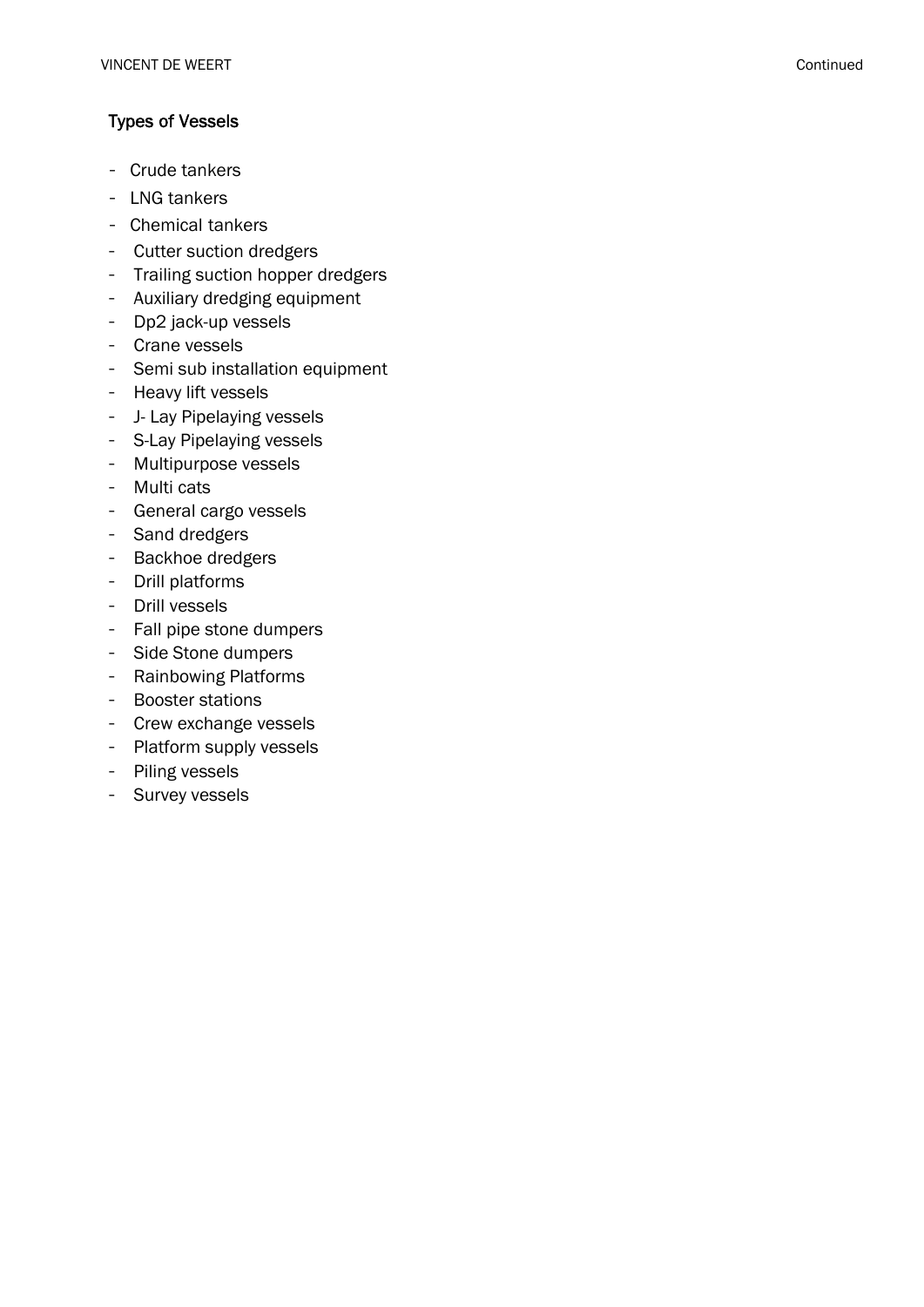### Ship Management Experience

- Ro-ro vessels
- Con-Ro vessels
- Chemical tankers
- Setting up offices
- Supervision of third-party technical management
- Drydocking organization and supervision
- Cooperating with operational department
- Reporting to Owners
- Planning time limited repairs
- Compiling and controlling OPEX
- Compiling and controlling CAPEX
- Document control
- Financial analysis
- Negotiating, mediating, and contesting final repair and docking costs
- Ensuring compliance of the vessels for Class, State and Flag
- Taking over vessels, Flag, management, Owners, and name change
- Troubleshooting
- Providing emergency assistance
- Piracy crisis management
- Implementing anti-piracy measurements on board of the vessels
- Quality control
- Reviewing new build proposals
- Reviewing repair proposals of third parties